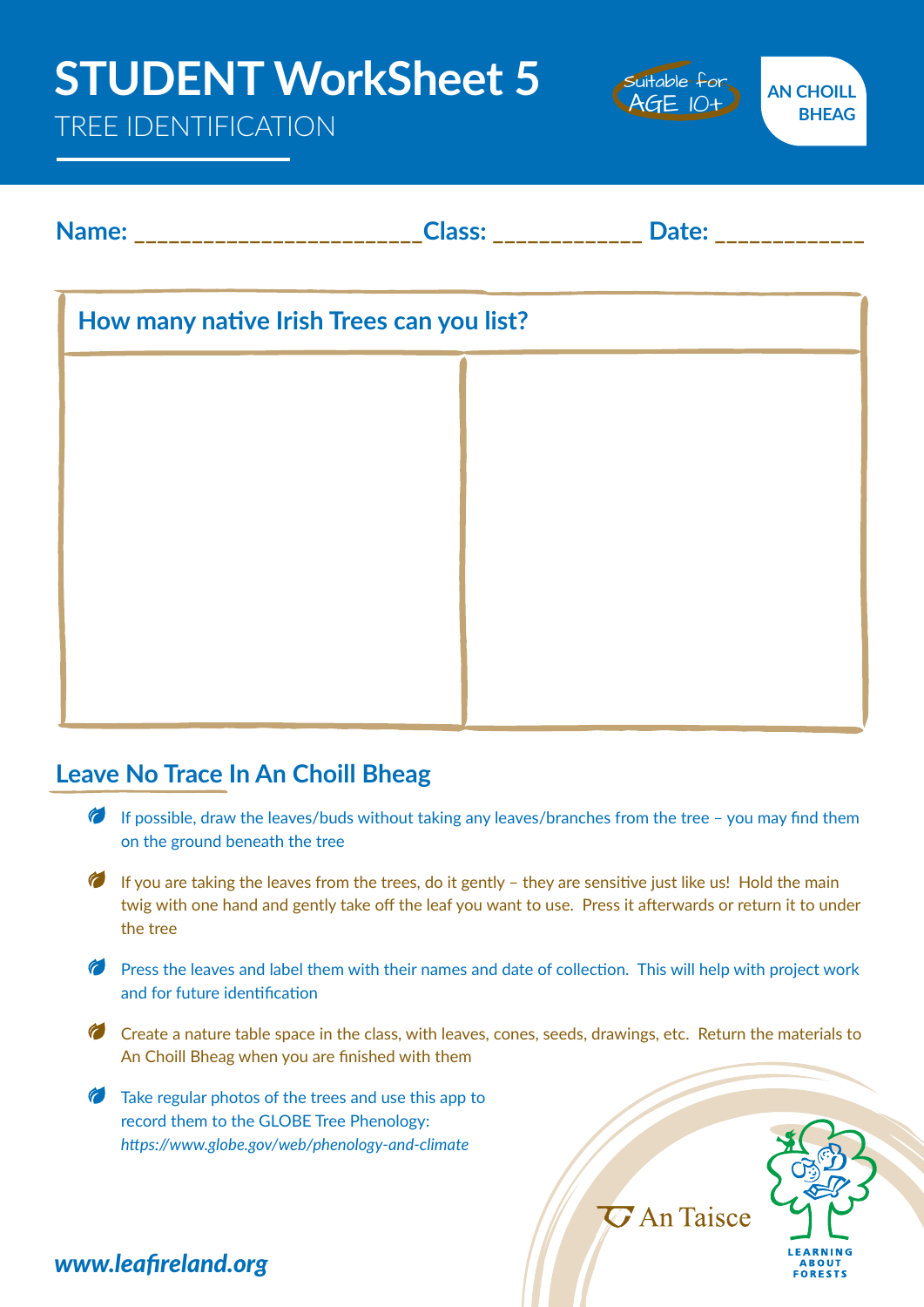TREE IDENTIFICATION



**AN CHOILL BHEAG** 

# **Draw the leaves or buds you find:**  (You can use the leaves to trace their outlines, or do a freestyle drawing. It does not have to be perfect! Write in anything you notice as that will help you to remember the tree.)



*G* An Taisce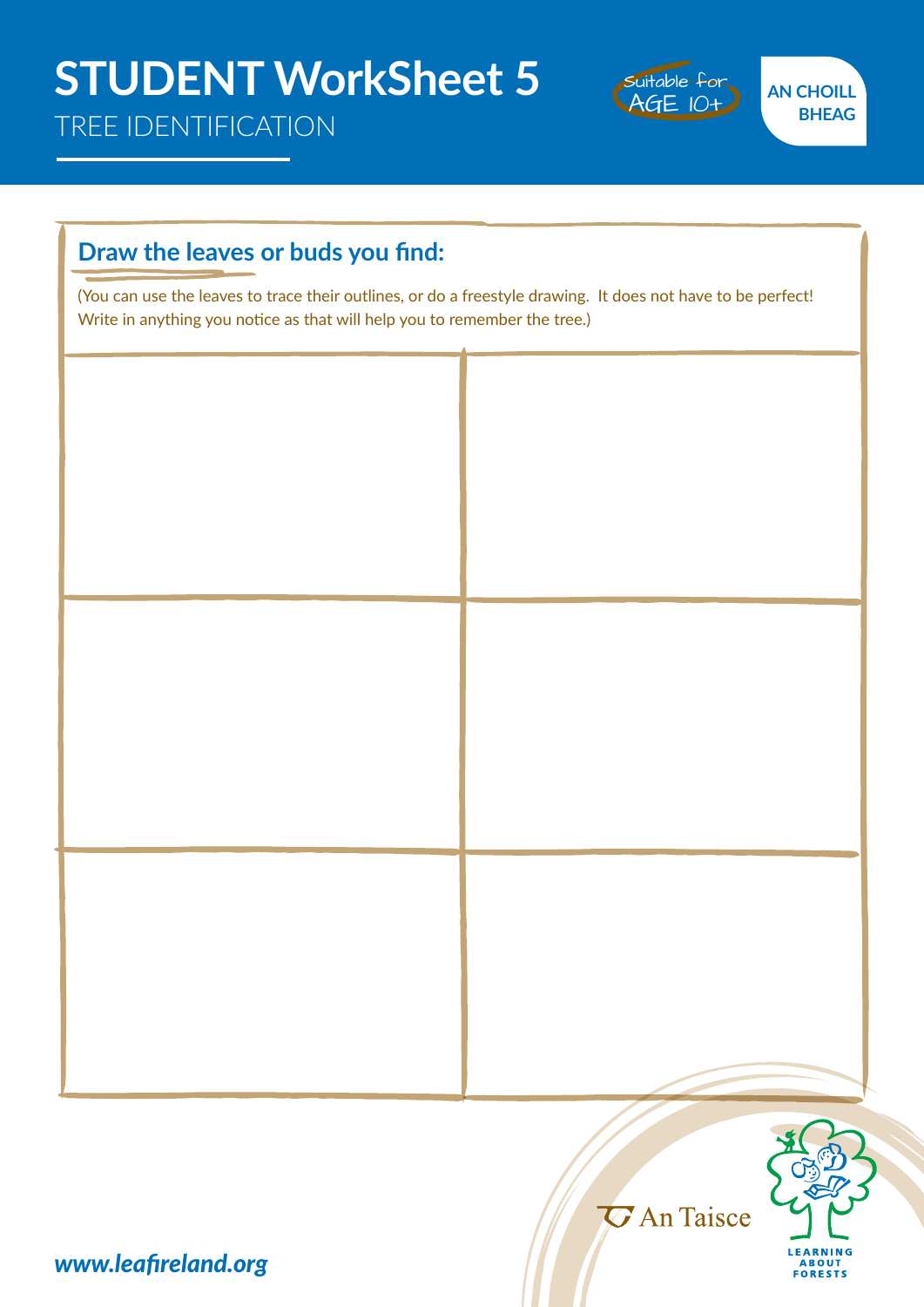### TREE IDENTIFICATION



# **Tree species planted in An Choill Bheag**

We plant 14 species of trees in An Choill Bheag. There are a number of layers in this small native woodland. The lower layers can be allowed to come naturally and gradually, but this can be a slower process. We will plant a variety of shade-loving plants over the next 2 – 5 years.

#### **Layers in the Woodland**

**Canopy – Shrub/Understory – Climbing – Herb – Ground Covering – Underground** These images come from a variety of sources, including The Tree Council, Ray Foley and Kerry Earth Education Project



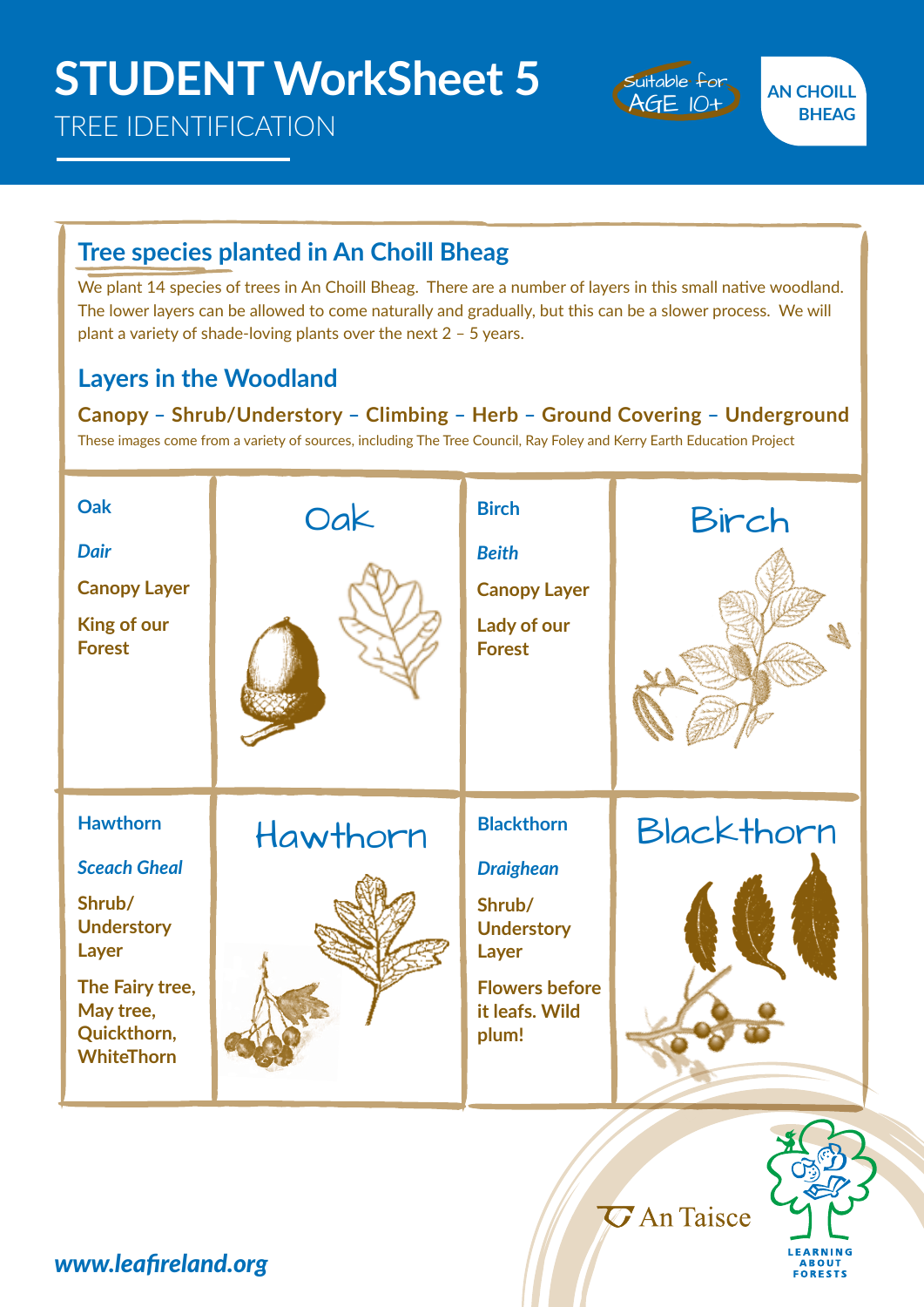# **STUDENT WorkSheet 5**

## TREE IDENTIFICATION

F

Suitable for AGE 10+

**AN CHOILL BHEAG** 

> , L **LEARNING** ABOUT<br>FORESTS

| <b>Elder</b><br><b>Trom dubh</b><br>Shrub/<br><b>Understory</b><br>Layer<br>The poor man's<br>flu and cold<br>remedy                  | Elder           | <b>Spindle</b><br><b>Feoras</b><br>Shrub/<br><b>Understory</b><br>Layer<br><b>Used to make</b><br>the spindle in<br>the loom                   | Spindle    |
|---------------------------------------------------------------------------------------------------------------------------------------|-----------------|------------------------------------------------------------------------------------------------------------------------------------------------|------------|
| <b>Guelder Rose</b><br><b>Caorchon</b><br>Shrub/<br><b>Understory</b><br>Layer<br>Not a rose<br>at all! Gives<br>berries, not<br>hips | Guelder<br>Rose | <b>Alder</b><br><b>Fearnóg</b><br><b>Canopy Layer</b><br>Like it's roots<br>to be in the<br>water!                                             | Alder      |
| <b>Hazel</b><br><b>Coll</b><br>Shrub/<br><b>Understory</b><br>Layer<br><b>Salmon of</b><br><b>Knowledge</b>                           | Hazel           | <b>Crab Apple</b><br>Crann Fia-Úll<br>Shrub/<br><b>Understory</b><br>Layer<br>I taste sour!<br>Add to jams<br>and jellies to<br>help them set. | Crab Apple |
| <b><i>G</i></b> An Taisce                                                                                                             |                 |                                                                                                                                                |            |